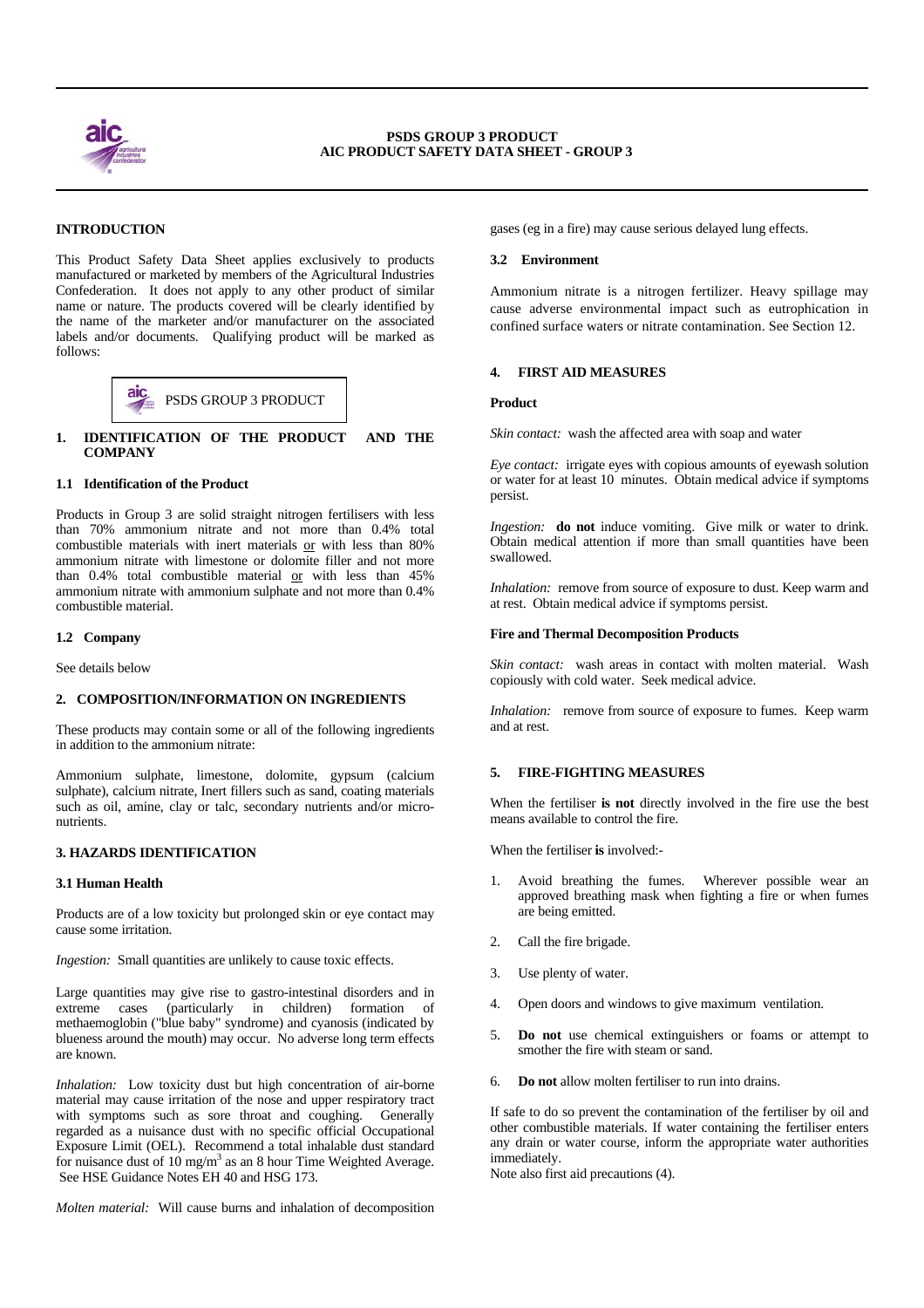## **6. ACCIDENTAL RELEASE MEASURES**

Clean up spillage promptly. Sweep up and place in a clean appropriately labelled container. Do not allow to mix with sawdust an d other combustible or organic substances.

#### **7. HANDLING AND STORAGE**

*7.1 Handling:* Avoid excessive generation of dust. Avoid contamination by materials such as diesel oil, grease and other combustible materials. Avoid unnecessary exposure to the atmosphere to prevent moisture pick-up.

*7.2 Storage:* The basic requirements are the avoidance of involvement in a fire and contamination. Locate away from sources of heat, fire or explosion. Keep away from combustible materials and chemical substances taking particular care on farms to ensure that it is not stored near hay, grain, diesel, etc. Ensure high standard of house-keeping in the storage areas. **Do not** permit smoking or the use of naked lights in the storage area. Buildings used for storage should be dry and well ventilated, stacks therein should be at least 1 metre from walls, eaves and beams. Further storage guidance is given in HSE Guidance IND(G)230L.

# **8. EXPOSURE CONTROL/PERSONAL PROTECTION**

#### **8.1 Occupational exposure limits**

No specific official limits

ACGIH recommended value (1995-1996) for inhalable particulate: TLV/TWA  $10$ mg/m<sup>3</sup>.

## **8.2 Precautionary and engineering measures**

Avoid high dust concentration and provide ventilation where necessary.

## **8.3 Personal Protection**

Wear suitable gloves when handling the product over long periods. Use suitable dust respirator if dust concentration is high.

After handling product, wash hands and observe good hygiene practice.

## **9. PHYSICAL AND CHEMICAL PROPERTIES**

| Appearance                    | White, off-white or grey granules or prills<br>unless deliberately coloured during manufacture. |
|-------------------------------|-------------------------------------------------------------------------------------------------|
| Odour                         | Odourless.                                                                                      |
| pH water solution<br>(100g/l) | >4.5.                                                                                           |
| Explosive properties          | Not explosive as per EEC test A14 (67/548/EEC).                                                 |
|                               | The fertilizer has a high resistance to detonation.                                             |
|                               | This resistance is decreased by the presence                                                    |
|                               | of contaminants and/or high temperatures.                                                       |
|                               | Heating under strong confinement (e.g. in                                                       |
|                               | tubes or drains) may lead to a violent reaction                                                 |
|                               | or explosion especially if there is contamination                                               |
|                               | by some of the substances mentioned under                                                       |
|                               | Section 10.3.                                                                                   |
| Oxidizing properties          | Can support combustion                                                                          |
|                               | Not classified as an oxidizing material according                                               |
|                               | to Directive 67/548/EEC and test A17.                                                           |
| <b>Bulk</b> density           | Normally between 900-1100kg/m <sup>3</sup>                                                      |
| Solubility in water           | Ammonium nitrate highly soluble:                                                                |
|                               | Product hygroscopic.                                                                            |
|                               | Calcium and magnesium carbonates sparingly<br>soluble                                           |

# **10. STABILITY AND REACTIVITY**

Stable under normal storage and handling conditions. Oxidising agent therefore can enhance the combustion of combustible materials. Liberates ammonia when in contact with alkalies eg Caustic Soda, Soda Ash.

Not itself combustible. Melts and decomposes when heated strongly with molten material starting to form between 160 - 165°C. On decomposition gives off water vapour and toxic fumes which may contain oxides of nitrogen and ammonia. Decomposition is accelerated by a number of substances such as acids; carbonaceous materials; chromates; zinc, copper and their alloys; chlorates and reducing agents.

Has a high resistance to detonation. This resistance is decreased by a number of factors such as the presence of contaminants and/or high temperature. Heating under strong confinement (eg in tubes or drains) may lead to a violent reaction or explosion, especially if there is contamination by substances mentioned above.

**Do not** weld or apply heat to equipment or plant which may have contained the fertiliser without first washing thoroughly to remove **all** fertiliser.

# **11. TOXICOLOGICAL INFORMATION**

#### **11.1 General**

See Section 3.1.

#### **11.2 Toxicity Data**

LD50 (oral, rat)  $>$  2000mg/kg May cause methæmoglobinæmia See Section 3.1.

# **12. ECOLOGICAL INFORMATION**

#### **12.1 Mobility**

Very soluble in water. The nitrate ion is mobile. The ammonium ion is adsorbed by soil.

#### **12.2 Persistence/Degradability**

The nitrate ion is the predominant form of plant nutrition. It follows the natural nitrification/denitrification cycle to give nitrogen.

## **12.3 Bio-accumulation**

The product does not show any bio-accumulation phenomena.

#### **12.4 Ecotoxicity**

Low toxicity to aquatic life. TLM 96 between 10-100ppm

#### **13. DISPOSAL CONSIDERATIONS**

Depending on the degree of contamination, dispose of by use on farm, by spreading thinly on open ground or to an authorised waste facility. Take care to avoid the contamination of watercourses and drains. Inform the appropriate water authority in the event of accidental watercourse contamination.

# **14. TRANSPORT INFORMATION**

#### **14.1 UN classification**

Not classified, i e considered non-hazardous material according to the UN Orange Book and international transport codes e g RID (rail), ADR (road) and IMDG (sea).